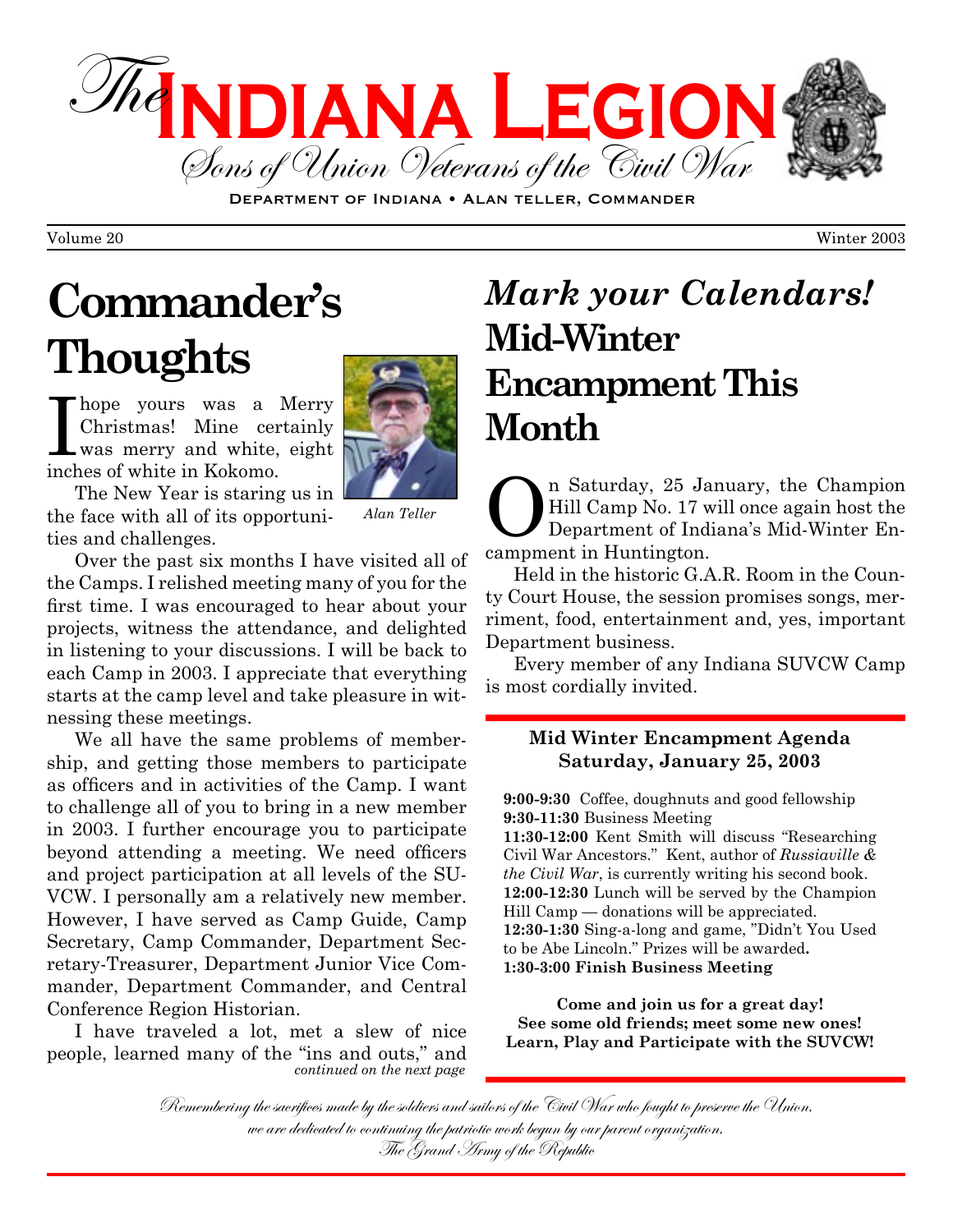### **Commander's Thoughts***continued*

enjoyed all of it. I tell you this because

what I do is fun; and you are missing it. But 2003 is a new year. Come join the fun. It all starts at Huntington, on Saturday, January 25, 2003, at 9:00 AM. It's the Mid-Winter Encampment in a real GAR Room.

 For those of you who have not been to Huntington to see this, you simply will not believe it. When you walk in and scan the vista before you, it will blow you away. You have stepped back in time.

This is where our forebears met. This is their room. You are standing on sacred soil. We are accorded the honor of meeting here. Of sharing their room with those who have gone before us. For one day we are allowed to bask in their chamber, in their time, with them. Come to Huntington and savor the feeling. I look forward to seeing you among the memories of the "Boys in Blue" on January 25<sup>th</sup>.

— Alan Teller

### The **A Word from the Editor**

During the Mid-Winter encampment I will ask for volunteers and authorization—to help out with *The Indiana Legion.*

**In Memoriam** Brice Stetzel Champion Hill Camp No. 17 October 2002

If *The Legion* is to grow and prosper we need an **Advertising Manager** who will find advertisers and set an appropriate fee schedule.

Even modest advertising revenue would allow us to add pages to the

This is an opportunity for members to introduce themselves to our brotherhood. It is a chance for members to recount with pride the adventures of the ancestors from whom they are descended, to write a book review,

> to collect historical material, to pass on Indiana or national Civil War news of interest, or just to express ideas and policies for our organization.

> Contributors need not worry overmuch about spelling, usage and style. The computer knows how to spell, and the editor *thinks* he knows about such arcane topics as the possessive "its" having no apostrophe or the difference between "that" and "which."

> It would be great, too, if Camps would assign people to send in news of Camp activity specifically written for *The Legion.*

> From time to time I have received very helpful suggestions about our publication (I am particularly indebted to Gib Young of the Champion Hill Camp). Suggestions are always welcome.

> > Let me hear from you! —David Wiley



#### *Directions to the Mid-Winter Encampment*

Huntington County Court House **From the South**

Take I 69 to the Warren Exit at IN 5; follow IN 5 North to US 224, turn left, and take that street, South Jefferson Street, all the way to the Court House.

#### **From Fort Wayne**

Take I 69 to the Markle Exit, US 224; take US 224 west to IN 5. Continue West on IN 5, South Jefferson Street, all the way to the Court House.

#### **From the West**

Take US 24 to Huntington. At the junction of IN 9 & IN 37 continue straight on Park Drive into town. At the intersection with North Jefferson St. turn right, and go three blocks to the Court House.

#### **From the North**

Take IN 5 South; it becomes North Jefferson Street. Follow all the way to the Court House; or, as a last resort, take IN 9 South, till it T's at BUS. 24. Turn right for two city blocks, veer to right at the Y. This is First Street; go South to Market Street, turn West, right, onto Market Street. Take Market to North Jefferson Street. Turn left for one block to Court House.

Park anywhere around the Court House, but enter the West Jefferson Street doors.

The GAR Room is on the second floor. There is an elevator if needed.

publication, possibly to print in color, and ultimately to reduce the overall cost to the Department.

We also need a **Circulation Manager** who will provide a stable address in order to secure a postage permit, and to see the publication through the press and into the mail. These are not impossible or time consuming jobs, but they will free me—and subsequent editors—to do necessary writing, assembly, and layout chores with some degree of efficiency.

Increased attention to circulation and advertising will have the added virtue of developing *The Indiana Legion* as a recruitment tool.

*The Legion* continues to need contributions from the membership.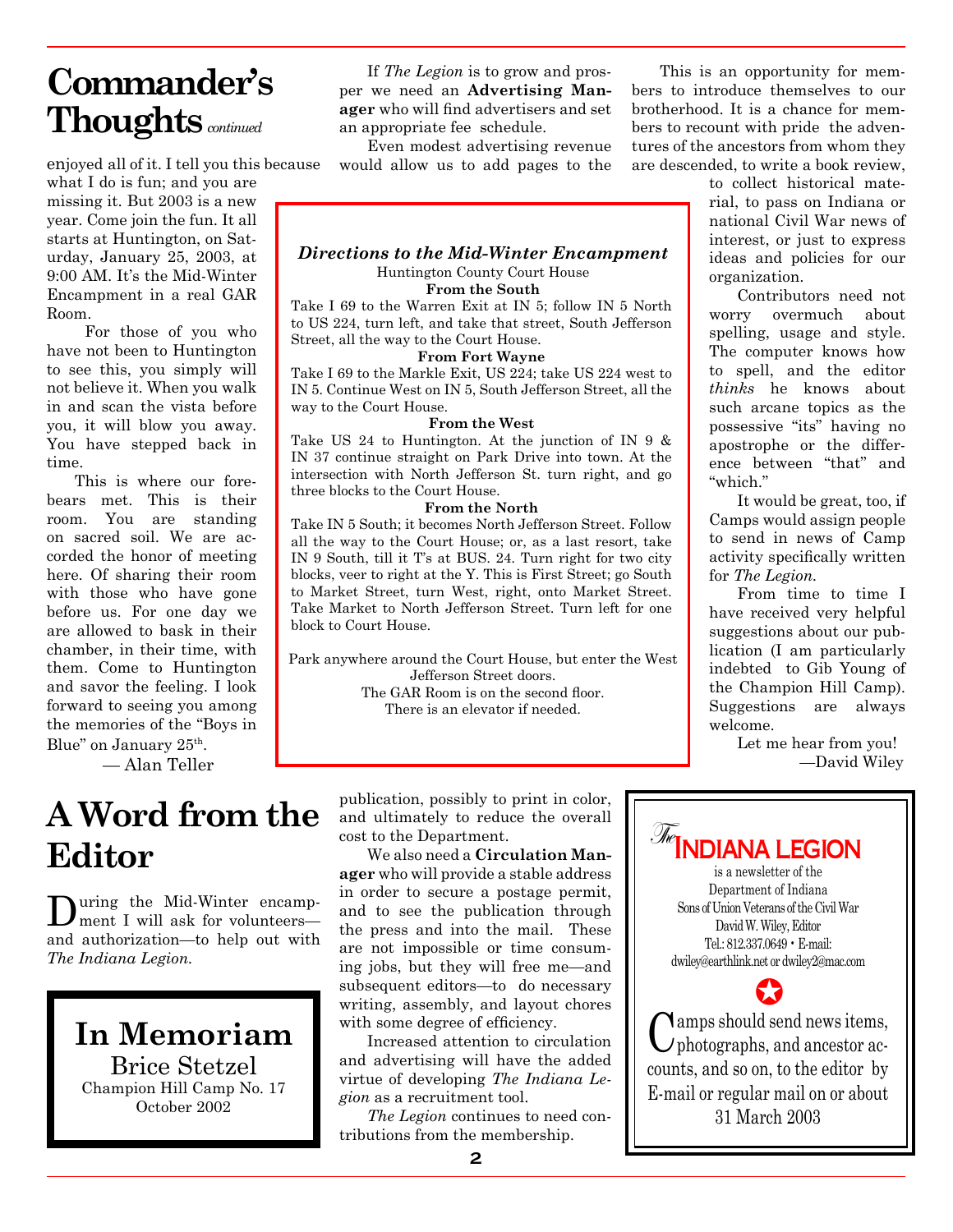# **A Boy's Grave Marked**

In a ceremony on 9 Novem-<br>Liber 2002, at the Connorsn a ceremony on 9 Novemville City Cemetery, the grave of a mere boy, but a Civil War soldier nevertheless, was at last recognized with a government headstone—largely through the efforts of Charles Hughes of the Ben Harrison Camp.

Oscar Wetherhald, the son of Henry and Ann Wetherhald, enlisted on 25 March 1864, and after a sojourn at the Camp of Instruction in Indianapolis, he participated in engagements in middle Ten-

nessee with the 40th Indiana Infantry Volunteers .

The young soldier contracted typhoid fever and was hospitalized in Nashville. He died on 6 December 1864.

When his mother claimed his body, the Army discovered that Oscar was only thirteen years, eight months of age. Sadly, she would also relate that Oscar's older brother, age twenty, had died in the battle of Kennesaw Mountain just six months earlier on 19 June 1864.

 "It took 138 years to get the stone," Charles Hughes told a local newspaper, "but he finally got it." Hughes credited Norma Buckley, Secretary of the Fayette County Veterans Service Office, for help in securing the marker for young Oscar from the Department of veteran's Affairs.

Department Commander Alan Teller, Vice Commander David Wiley, and Charles Hughes represented the SUVCW at the ceremony.

Also participating in the occasion were Connorsville Mayor Mauri Connell, Loren Sturgeon, Executive Director of the state AMVETS; the Fayette County Color Guard, and representatives of the Urban-Winkler Funeral Home who set the headstone in place.



*Charles Hughes, David Wiley, and Alan Teller at the dedication of the memorial to Oscar Wetherhald*

# **The Story of Richard Teller**

 $\mathbf{O}$ n a rose-colored tomb-<br>stone in Cave Hill Cemetery, Louisville, Kentucky, is engraved "Richard Teller, Born September 10, 1844, Died October 22, 1938." Mysteriously it also says "G.A.R." G.A.R. in a real sense held the meaning of his life of 94 years.

Back in August of 1862, this little blue-eyed, Hoosier boy marched across the Ohio River and into history. A first generation American of German parents he had joined an all-German Regiment, the 108<sup>th</sup> Ohio.

that same south side of the Ohio River he crossed before officially mustering in.

His regiment was being rushed south to defend Covington, Kentucky, from the threat of Kirby Smith's *Gettysburg.* raid into the state. Unprepared greenhorns, being led from Ohio soil to Kentucky soil to set up defenses. What did they know of defenses?

He was about to celebrate his 18th birthday on September 10. It was exciting; he was young; he was with his friends; he was brave. Of light complexion, this lad had probably never crossed the Ohio River before. The organization of his regiment had begun at Camp Dennison near Cincinnati, Ohio. He was finally mustered in on the 13th day of September 1862, at Camp Salyer near Newport, Kentucky. The 108<sup>th</sup> also trained at Camp Salyer. The original four regiments grew to eight regiments in Kentucky. He became a member of Company G. Richard had traded his cooper's tools for a uniform and musket. He was a soldier now; he was a Yankee.

The next several months saw the regiment crisscrossing Kentucky: Louisville, Shelbyville, Frankfort, Lawrenceburg, Bardstown, Bowling Green, Glasgow, Tomkinsville, and escape to Hartsville, TN. They had

*continued on page 4*



Now he lies buried on *At the Orlando A. Somers Camp October meeting Bill Jenkins, a camp member, spoke about collecting Civil War artifacts. Brother Jenkins displayed many items, including Union and Confederate swords, guns, canteens and uniforms. Seth Kirchner, a junior member was lucky to be able to try on a Union Cavalry jacket for a picture. Seth's 3rd Great-Grandfather was in the Pennsylvania 4th Cavalry and was at Antietam and*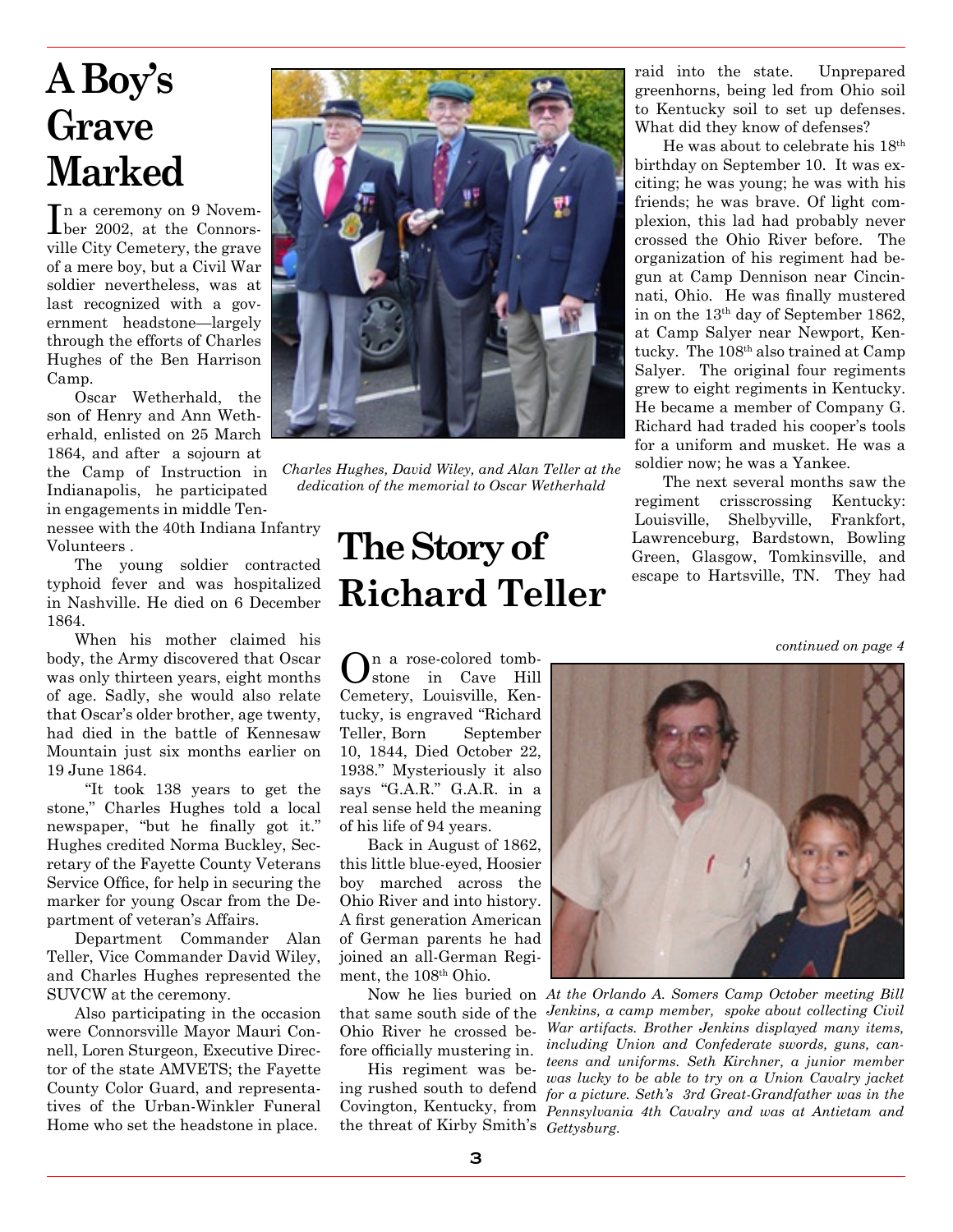### **The Story of Richard Teller**

*continued*

marched and camped, marched and camped. It was ten days from Frankfort to Bowling Green: ten foot-weary days for a young recruit. Marching fifteen to twenty miles a day was not unusual.

The 108th had tried before to capture John Hunt Morgan near Law-

renceburg, Kentucky, but these endeavors did not succeed. Another regiment did not arrive on time. Morgan escaped. Now, November 28, they had escaped Morgan and were at Hartsville.

At Hartsville the commander of the 39th Brigade shifted to Colonel Absalom B. Moore of the 104<sup>th</sup> Illinois, and so did its fortunes. On December 7, 1862, General Morgan captured the entire brigade. Hereaf-

affair." It was a per-*in Columbus.* manent blemish on its

record. A "scar" it would carry along with the 106<sup>th</sup> Ohio, 104<sup>th</sup> Illinois, 2<sup>nd</sup> Indiana Cavalry, 13th Indiana Battery (section), and 11th Kentucky Cavalry, Company E.

This young man, whose father had been murdered five years earlier, was now a prisoner of war on his way to Murfreesboro, Tennessee, south of the Cumberland River. On December 8, 1862, the prisoners were paroled. John Hunt Morgan was commissioned a Brigadier General and married to twenty-one-year-old Martha Ready on December 11, 1862.

Richard was taken to Camp Chase at Columbus, Ohio, (I assume by train) in disgrace. The regiment was then sent to Camp Dennison, where it all began for the  $108<sup>th</sup>$ , for reorganization. Finally, they were exchanged on

January 12, 1863. They next were ordered to Lexington, Kentucky, and stayed in the Central Kentucky area until May 1863.

For now we are going to leave this ordinary young American soldier who grew up on the banks of the Whitewater River and Canal. Though he lived in Indiana on the Indiana/Ohio border, he had probably never been more than fifteen miles from home. Now he had crossed the Ohio and Cumberland Rivers, marched as much as 20 miles a

the next regular meeting on 19 January in the splendid G.A.R. room of the Huntington County Court House, and the camp will soon be busy cooking, sprucing up, and rehearsing surprises for the Mid-Winter Encampment that it will host on Saturday, 25 January, in that same room—the envy of the entire Department.

Camp Commander Gib Young promises fun, food, singing and games at the Encampment.

ter, the 108<sup>th</sup> regretted The Champion Hill Camp of Huntington invited Phil McClure's G.A.R. to its having anything to do October meeting. Here they are pictured on the western steps of the Huntington with the "Hartsville *County Court House. The men of the unit were urged to start a SUVCW camp* 

day, been in battle and taken prisoner, and carried the shame of Hartsville.

He had duty before him, adventure in his step, and a sense of belonging to something big. Where was he headed? Where would history take this lad?

> —Alan Teller *To be continued in a future issue*

### **News from the Camps . . .**

#### *Champion Hill Camp No. 17 of Huntington*

 $\bigwedge$ s we have come to expect, and as  $\bigwedge$ the fine Camp newsletter attests, Champion Hill is as busy as ever.

New officers will be initiated at

**"There will be a very special unveiling that I guarantee will draw the interest of each true brother. And if that is not enough to excite every redblooded man, we will bring in the original June Taylor dancers' chorus line from the Jackie Gleason Show. Those still living at the Miller's Merry Mannor Nursing Home, that is."**

News has been mixed on the effort to establish a monument to the distinguished Civil War leaders from the Huntington area.

The good news is that \$500 has been donated by the SUVCW national organization, which grandly supplements the \$250 that the Camp has already raised. Donations have reached some 70% of the

estimated cost. More has been promised by the Colonel Link Camp in Ft. Wayne, and the Camp welcomes any and all contributions from the other camps across the state.

The less-than-good news is that the Huntington Park Board has inched away from the original monument idea in favor of several types of plaques and markers.

The Camp leadership is at work with the Park Superintendent to resolve these difficulties. We shall see what ensues.

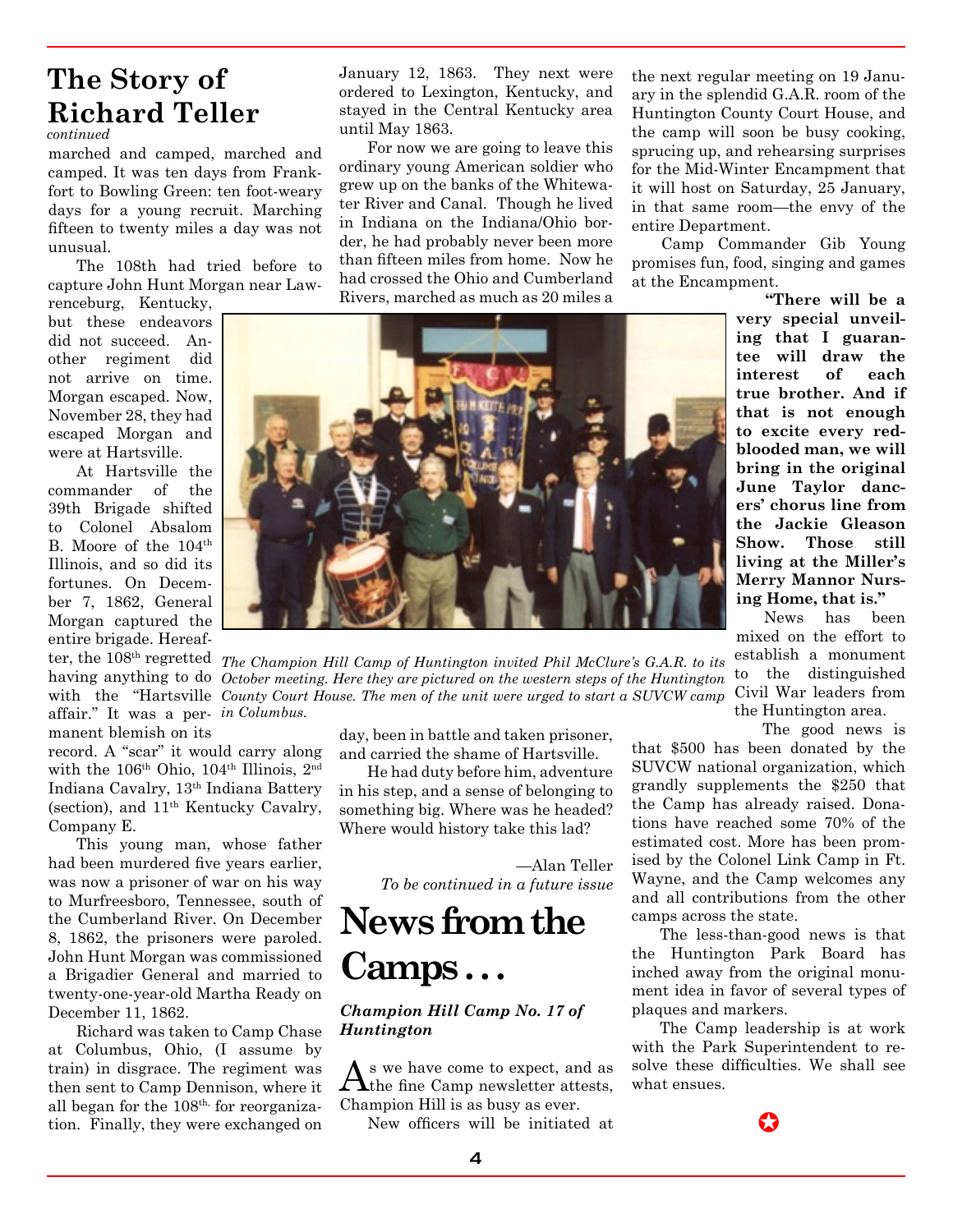#### *David D. Porter Camp No. 116 of Valparaiso*

The editor of the D. D. Porter *Camp Monitor* has once again produced another attractive newsletter for October, with color photos, no less, and lots of information and opinion.

The Camp has been very energetic, as we have come to expect. Brother Robert Griffin, Commander, initiated two new members at the Camp's Mishawaka meeting in October.

Initiated were Paul H. Lamirand, Jr, a newspaper editor, who derives his membership from his great grandfather, Joseph Lamirand, who served in Company H of the 156th Illinois Infantry Volunteers, and Randall Eckley, a public school administrator. His great-great grandfather was Louis Ladauer who served as a private in Company F, 9th Regiment Indiana Volunteers and as Sergeant in Company A of the 151st Indiana Infantry Volunteers.

The same meeting saw a presentation by Brother Paul

R. G. Smith entitled "The Southern Mind," an account of the outlook of the southern population since the end of the war.

## **Central Region Conference**

The Central Region Conference, made up of SUVCW departments from this portion of the country, hosted this year in St. Louis, by the Department of Missouri.

The conference is held every year by the Central Region Association. It is open to all members of the Allied Orders of the G.A.R., of which the Sons of Union veterans is, of course, a key entity.

PDC Russ Kirchner, the current Commander of the Association, was accompanied to the meeting by Department Commander Alan Teller

and three other representatives from Indiana: PDC Tom Crawford, who was elected as the new commander, PDC Ron Gill, and PCinC Ed Krieser.

 The purpose of the conference is to share information, interests, activities, and aims of its members. This year the conference focused on developing leadership skills.



COME ON YE SONS OF INDIANA! Volunteer for Camp Leadership! Camps without leaders may have adequate funds; they may have plenty of members, but without officers they will be dissolved & their funds and property will revert to the Department.

## **Knightstown Visitation**

In October, the Department of In-<br>Idiana paid its annual visit to the diana paid its annual visit to the Knightstown Children's Home— a custom that arises from the support given the school by the G.A.R. and

> carried on by the Sons and the Allied Orders of Indiana.

Originally, the school was founded to care for the children of veterans of the war who had died or become disabled. This purpose is emblazoned in the two magnificent windows in the schools Abraham Lincoln Auditorium.

For more information about the Children's Home see the January 2000 issue of *The Indiana Legion*, p. 1-2.

The facility was first known as an orphanage but now is available for "at risk" children of veterans.

Present at the visitation were Department Commander, Alan Teller; PDC Tom Crawford; PCinC Ed Krieser,

and PDC Ron Gill. Seven members of the Daughters of Union Veterans also attended.

As in previous years the group was given a tour of the institution and lunch in the school cafeteria.



*Pictured from the Orlando A. Somers Camp No. 1 meeting in November are guest speaker John Weaver of Kokomo and Camp Commander, Ned Baker. Weaver presented a talk entitled "A Legacy of Brick and Stone: A Study of American Coastal Forts of the Third System, 1816-1867."*

5